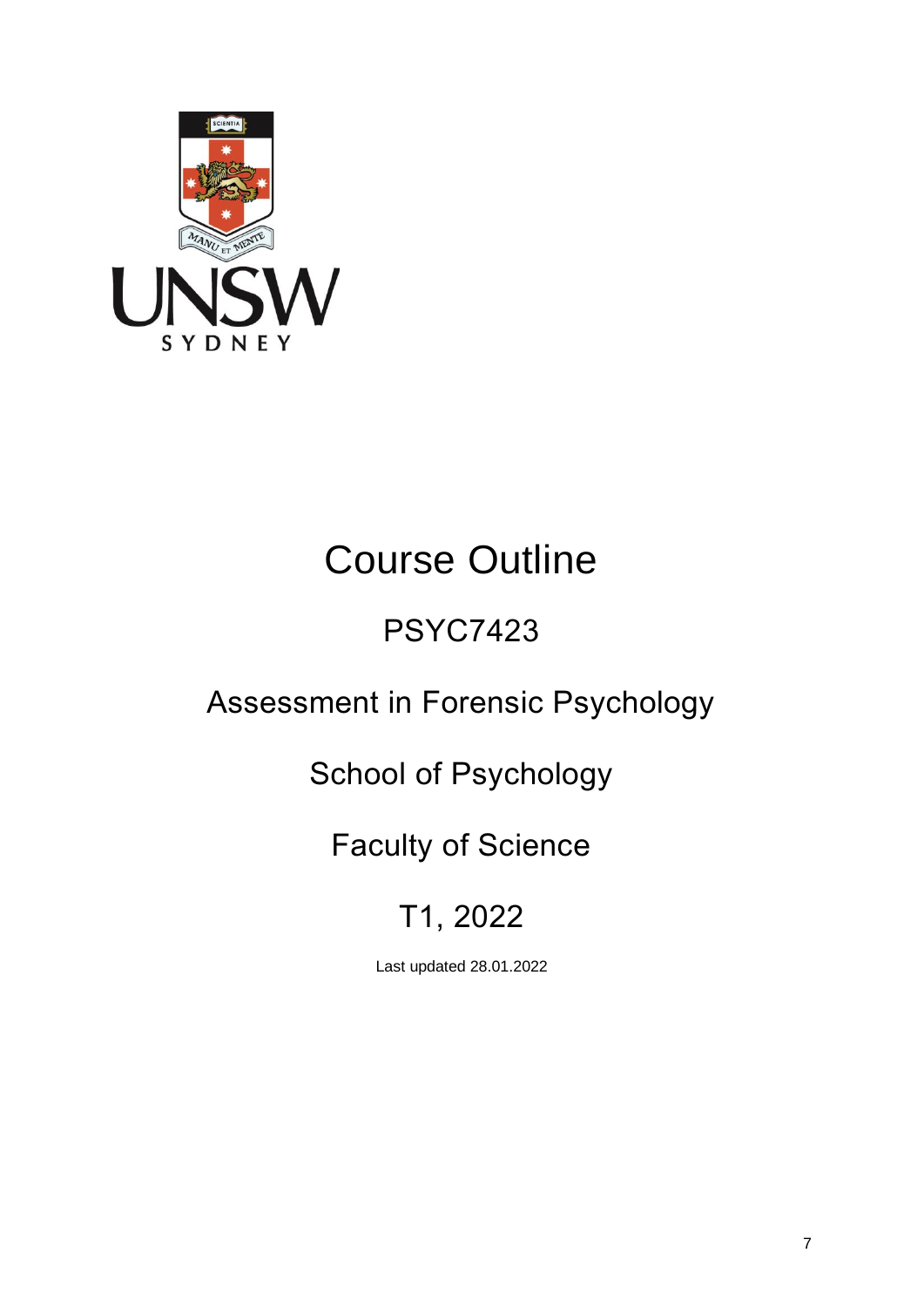### **1. Staff**

| <b>Position</b>    | <b>Name</b>  | Email                                         | <b>Consultation times</b><br>and locations | Contact<br><b>Details</b> |
|--------------------|--------------|-----------------------------------------------|--------------------------------------------|---------------------------|
| Course<br>Convenor | Amanda White | Amanda.j.white@unsw.edu By Appointment<br>.au |                                            | Email                     |
| Lecturer           | Amanda White | Amanda.j.white@unsw.edu By Appointment<br>.au |                                            | Email                     |

## **2. Course information**

| Units of credit:                     |                                                                                                     |
|--------------------------------------|-----------------------------------------------------------------------------------------------------|
| Pre-requisite(s):                    | Enrolled Master of Psychology (Forensic) or Combined<br>PhD/Master of Psychology (Forensic) student |
| <b>Teaching times and locations:</b> | Postgraduate Timetable; Tuesdays 10-1pm, MAT312                                                     |

#### **2.1 Course summary**

This course teaches students about standardised tests and procedures used by psychologists to evaluate intellectual, cognitive and adaptive functioning, as well as psychological tests used to evaluate general psychological functioning. Emphasis will be placed on tests typically used by forensic psychologists in forensic contexts.

#### **2.2 Course aims**

This course teaches students how to use, administer and interpret the principles and techniques of standardised psychological assessment and how and when this can be applied, with specific reference to the forensic context. Students will be taught the skills to use, administer and interpret major psychological tests, including the Wechsler scales, and overview other tests that forensic psychologists will require in their work. The course will also address how to communicate assessment findings in report writing.

#### **2.3 Course learning outcomes (CLO)**

At the successful completion of this course the student should be able to:

- 1. Demonstrate understanding about the psychometric principles and theories underlying standardised psychological testing methodology.
- 2. Apply knowledge of psychological testing in order to evaluate the utility of individual tests and their use in the forensic context at an individual and group level
- 3. Demonstrate skills in the administration and scoring of Wechsler Scales and other cognitive and psychological tests.
- 4. Demonstrate understanding of the limitations of psychological test measurement and how this is integrated in the context of a broader forensic assessment
- 5. Interpret the validity of test results and individual test profiles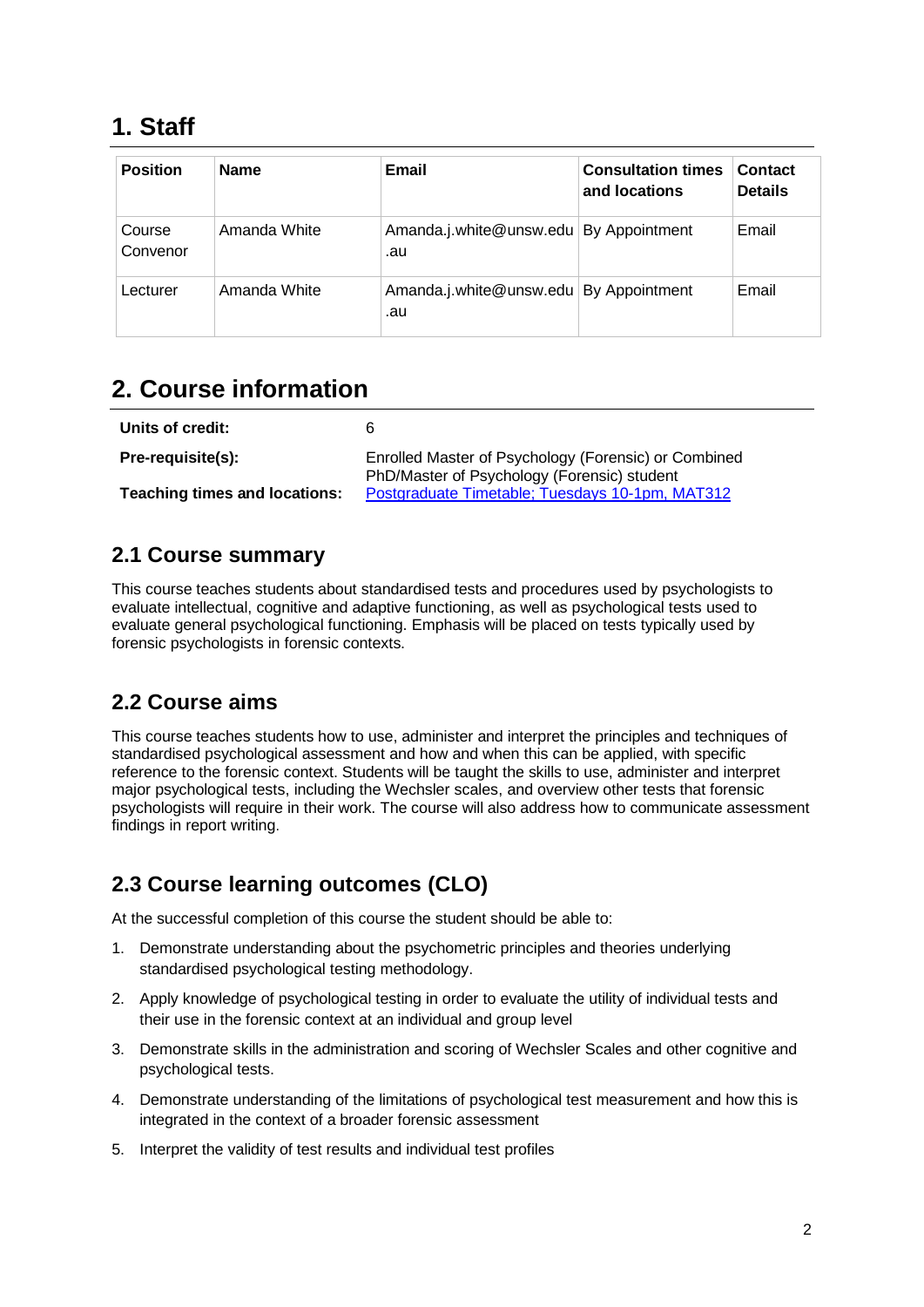6. Communicate effectively and accurately in a written report the results of tests scores for forensic audience.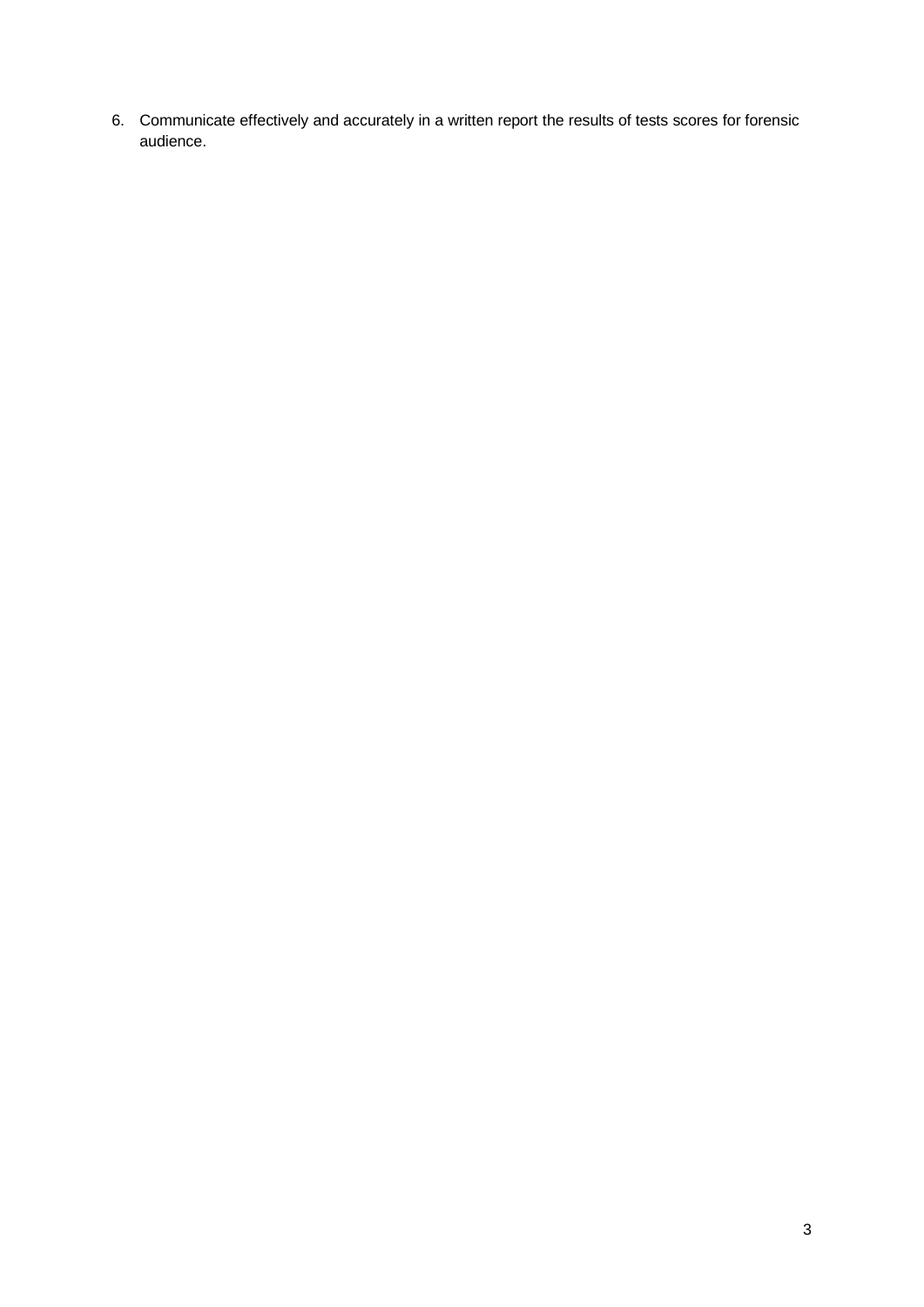| 2.4 Relationship between course and program learning outcomes and assessments |  |
|-------------------------------------------------------------------------------|--|
|-------------------------------------------------------------------------------|--|

|            | <b>Program Learning Outcomes</b>       |                                                |                                        |                                      |                                        |                                                            |                                          |                                        |                   |
|------------|----------------------------------------|------------------------------------------------|----------------------------------------|--------------------------------------|----------------------------------------|------------------------------------------------------------|------------------------------------------|----------------------------------------|-------------------|
| <b>CLO</b> | 1. Knowledge<br>of the<br>Discipline   | 2. Ethical, legal<br>& professional<br>matters | 3. Assessment<br>&<br>Measurement      | 4. Intervention<br><b>Strategies</b> | 5. Research &<br>evaluation            | 6.Communicati<br>on $\&$<br>Interpersonal<br>Relationships | 7. Working<br><b>Cross</b><br>Culturally | 8. Practice<br>Across the<br>Lifespan  | <b>Assessment</b> |
| 1.         | Lectures,<br>practicals,<br>placements |                                                | Lectures,<br>practicals,<br>placements |                                      | Lectures,<br>practicals,<br>placements |                                                            | Lectures,<br>practicals,<br>placements   | Lectures,<br>practicals,<br>placements | 1, 2, 3           |
| 2.         | Lectures,<br>practicals,<br>placements | Lectures,<br>practicals,<br>placements         | Lectures,<br>practicals,<br>placements |                                      | Lectures,<br>practicals,<br>placements |                                                            | Lectures,<br>practicals,<br>placements   | Lectures,<br>practicals,<br>placements | 2,3               |
| 3.         | Lectures,<br>practicals,<br>placements |                                                | Lectures,<br>practicals,<br>placements |                                      |                                        | Lectures,<br>practicals,<br>placements                     |                                          |                                        | 1,2               |
| 4.         | Lectures,<br>practicals,<br>placements |                                                | Lectures,<br>practicals,<br>placements |                                      |                                        |                                                            | Lectures,<br>practicals,<br>placements   | Lectures,<br>practicals,<br>placements | 2,3               |
| 5.         | Lectures,<br>practicals,<br>placements |                                                | Lectures,<br>practicals,<br>placements |                                      |                                        | Lectures,<br>practicals,<br>placements                     |                                          | Lectures,<br>practicals,<br>placements | 1,2,3             |
| 6.         | Lectures,<br>practicals,<br>placements |                                                | Lectures,<br>practicals,<br>placements |                                      |                                        | Lectures,<br>practicals,<br>placements                     |                                          |                                        | 2,3               |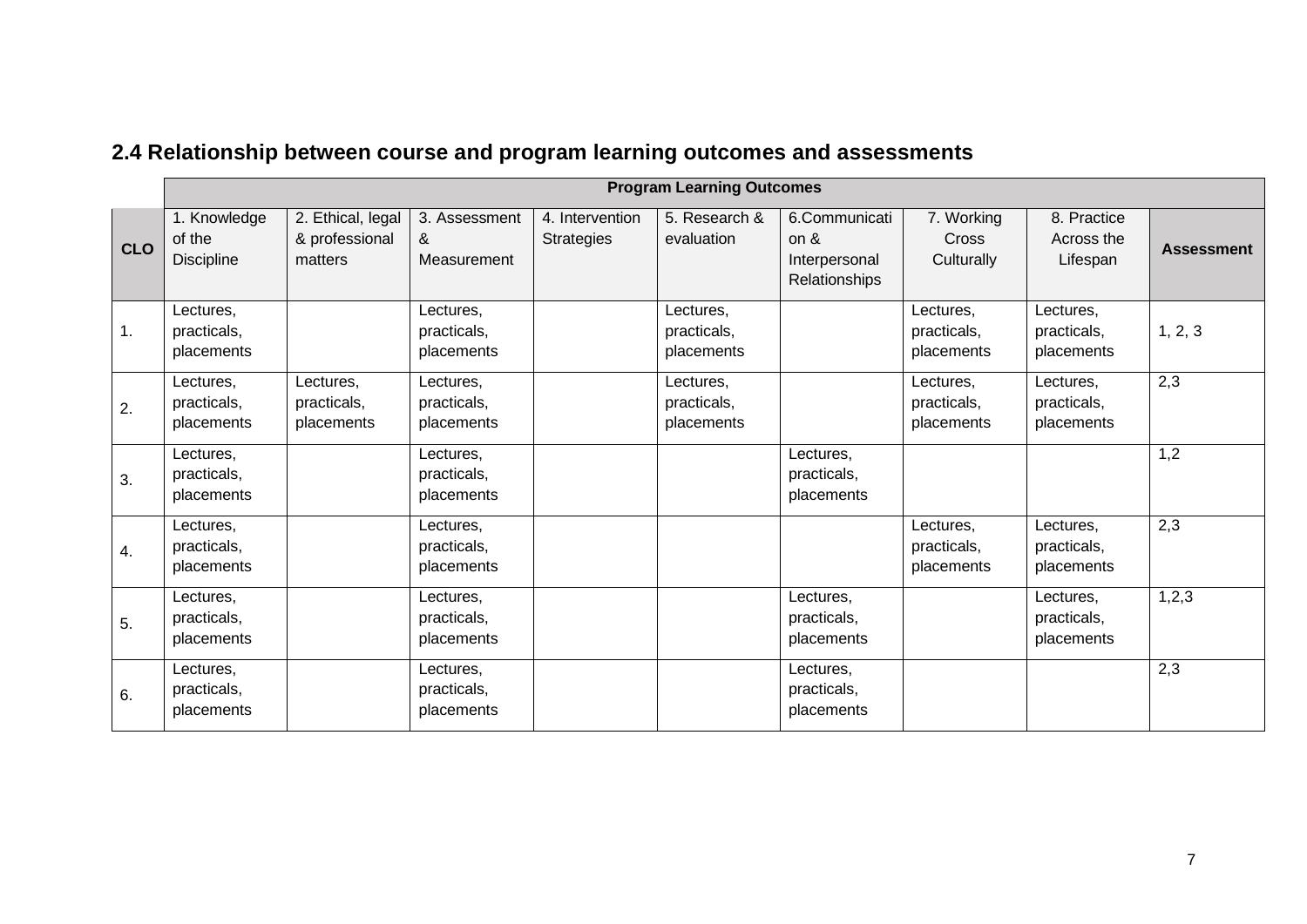#### **3. Strategies and approaches to learning**

#### **3.1 Learning and teaching activities**

Working with the Scientist-Practitioner model, a sound understanding of psychological testing including underlying frameworks, theories and development and the utilisation of such tests is essential to a practicing forensic psychologist. The course will focus on issues and considerations that are common to practicing forensic psychologists.

Presented through lectures and tutorials with an emphasis on practical learning to ensure students develop sound assessment skills. Specific skills in test and assessment procedures will be taught in practical sessions. Assessments will focus on evaluating test administration, interpretation and communication of results to enhance learning via lecture and tutorials.

Students are encouraged to work both independently and in small groups to practice and master test administration and learn about interpretation. The course hours will be enhanced by students utilising time in the Test Library to familiarise themselves with the vast number of tests available for psychologists.

#### **3.2 Expectations of students**

It is expected that students are aware of UNSW Assessment policy and understand how to apply for special consideration if they are unable to complete an assignment/exam due to illness and/or misadventure.

It is expected that students have read through the School of Psychology Student Guide, including the statement on Inherent Requirements of the program, and the Master of Psychology (Forensic) Program Guide available on the School website https://www.psy.unsw.edu.au/current-students/postgraduatecoursework/master-psychology-forensic.

Students registered with Equitable Learning Services must contact the Course Convenor immediately if they intend to request any special arrangements for later in the course, or if any special arrangements need to be made regarding access to the course material. Letters of support must be emailed to the Course Convenor as soon as they are made available.

Students must attend 80% of lectures and workshops to ensure they are consistently working towards achieving the professional graduate competencies for specialised areas of practice required by the APAC Accreditation Standards. These Accreditation Standards are incorporated in Program and Course Learning Outcomes. Any absence must be accompanied by a medical certificate or other reason for absence. Additional self-study material may be assigned by the Course Convenor to ensure that the trainee has covered any material missed as a result of being absent from workshops or meetings.

Information on any course changes will be made available either on Moodle and/or by email. It is the student's responsibility to check for changes.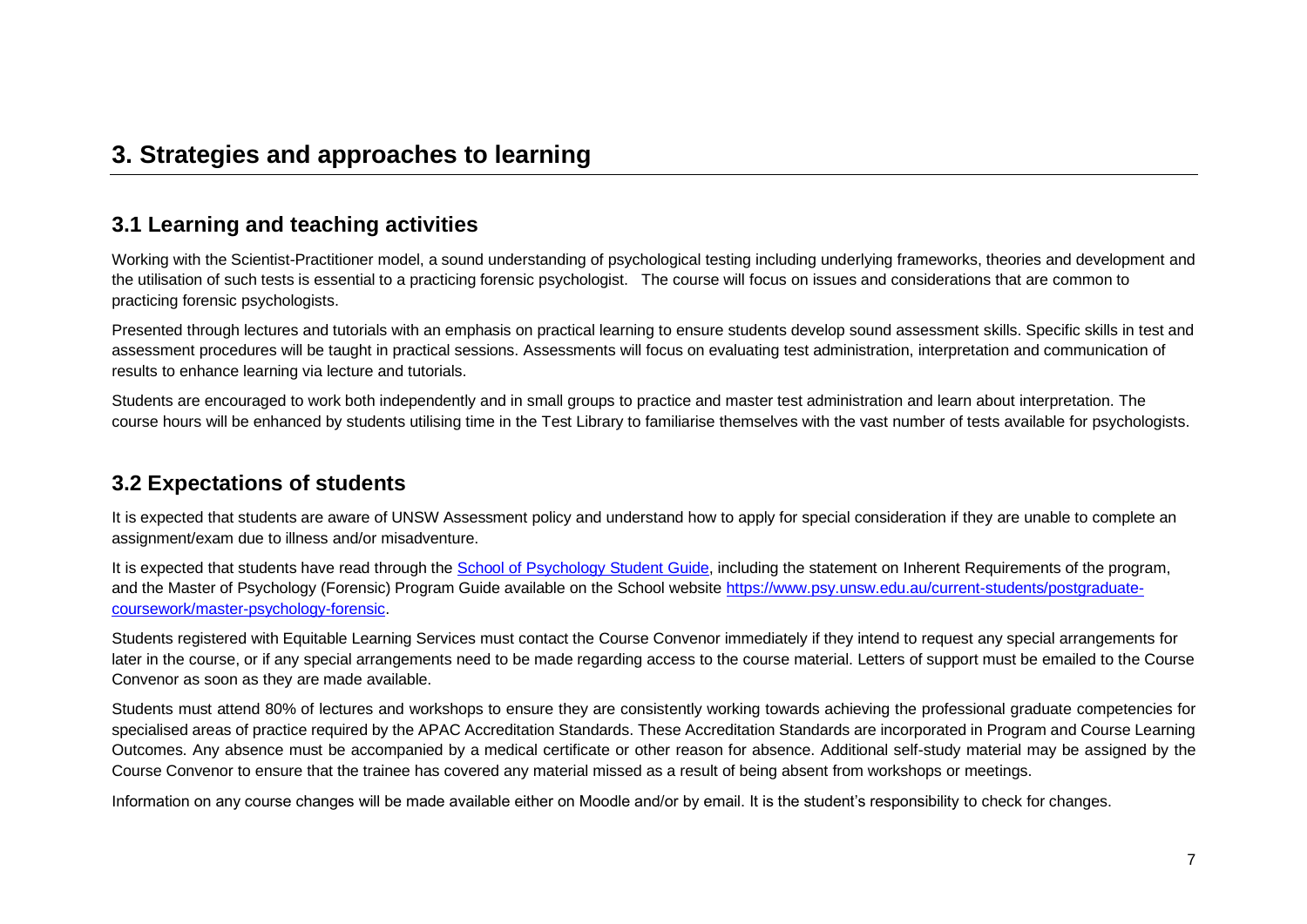### **4. Course schedule and structure**

This course consists of approximately 33 hours of seminars. Students are expected to take an additional 70 hours of self-determined study to complete assignments, assessments, and readings.

| <b>Week</b> | <b>Lecture Topic/s</b>                                  | <b>Tutorial Activity</b>                                       | <b>Related</b><br><b>CLO</b> |
|-------------|---------------------------------------------------------|----------------------------------------------------------------|------------------------------|
| Week 1      | Introduction to Forensic<br>Assessment *                | Wechsler tests WAIS-IV                                         | 1, 2, 3, 4                   |
| Week 2      | Weschler Scales and Intelligence<br>testing-WAIS-IV     | Wechsler tests WAIS-IV                                         | 1, 2, 3, 5                   |
| Week 3      | WAIS-IV Scoring and Interpretation                      | Wechsler tests WAIS-IV                                         | 1, 2, 3, 5                   |
| Week 4      | <b>WAIS/WMS</b>                                         | <b>Wechsler Tests WAIS-IV</b>                                  | 1, 2, 3, 5                   |
| Week 5      | Weschler testing                                        | Wechsler tests WMS-IV                                          | 2,3,4,5                      |
| Week 6      | Psychometric interpretation                             | Wechsler tests WMS-IV                                          | 4,5,6                        |
| Week 7      | Cognitive and Adaptive Testing*                         | Wechsler tests (WMS-IV & WAIS-IV) & Adaptive Functioning Tests | 2,3,4,5                      |
| Week 8      | Performance and Symptom Validity<br>Testing*            | Psychological tests                                            | 3,4,5                        |
| Week 9      | Psychological Tests within a<br><b>Forensic Battery</b> | Psychological tests                                            | 1,2,3,4,<br>5                |
| Week 10     | Psychological Tests within a<br><b>Forensic Battery</b> | Psychological tests                                            | 1, 2, 3, 4,<br>5             |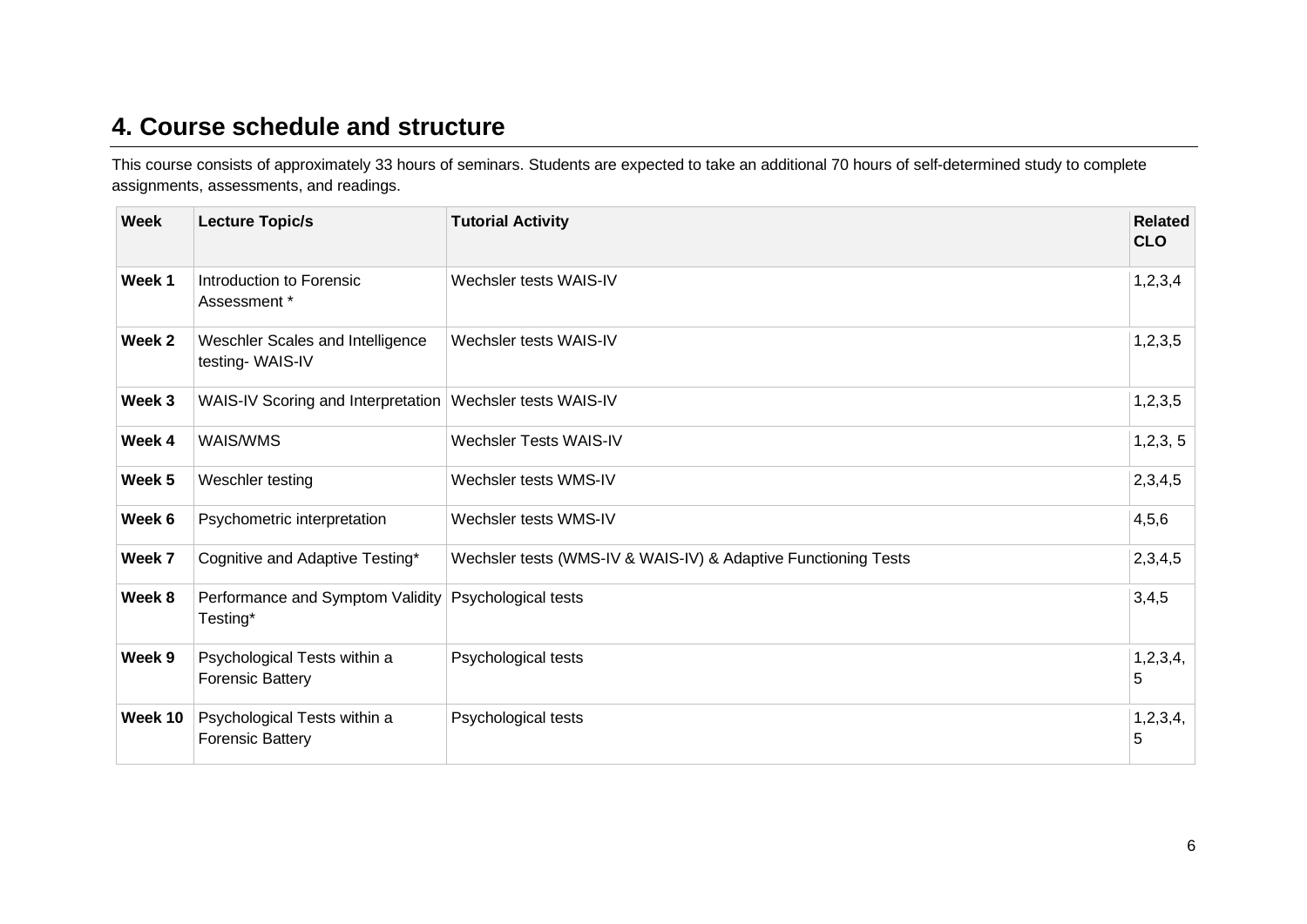| Week 11 | <b>Communicating results/Additional</b><br>considerations in Assessment | Psychological tests | p,c |
|---------|-------------------------------------------------------------------------|---------------------|-----|
|---------|-------------------------------------------------------------------------|---------------------|-----|

\* Denotes 'Flipped classroom'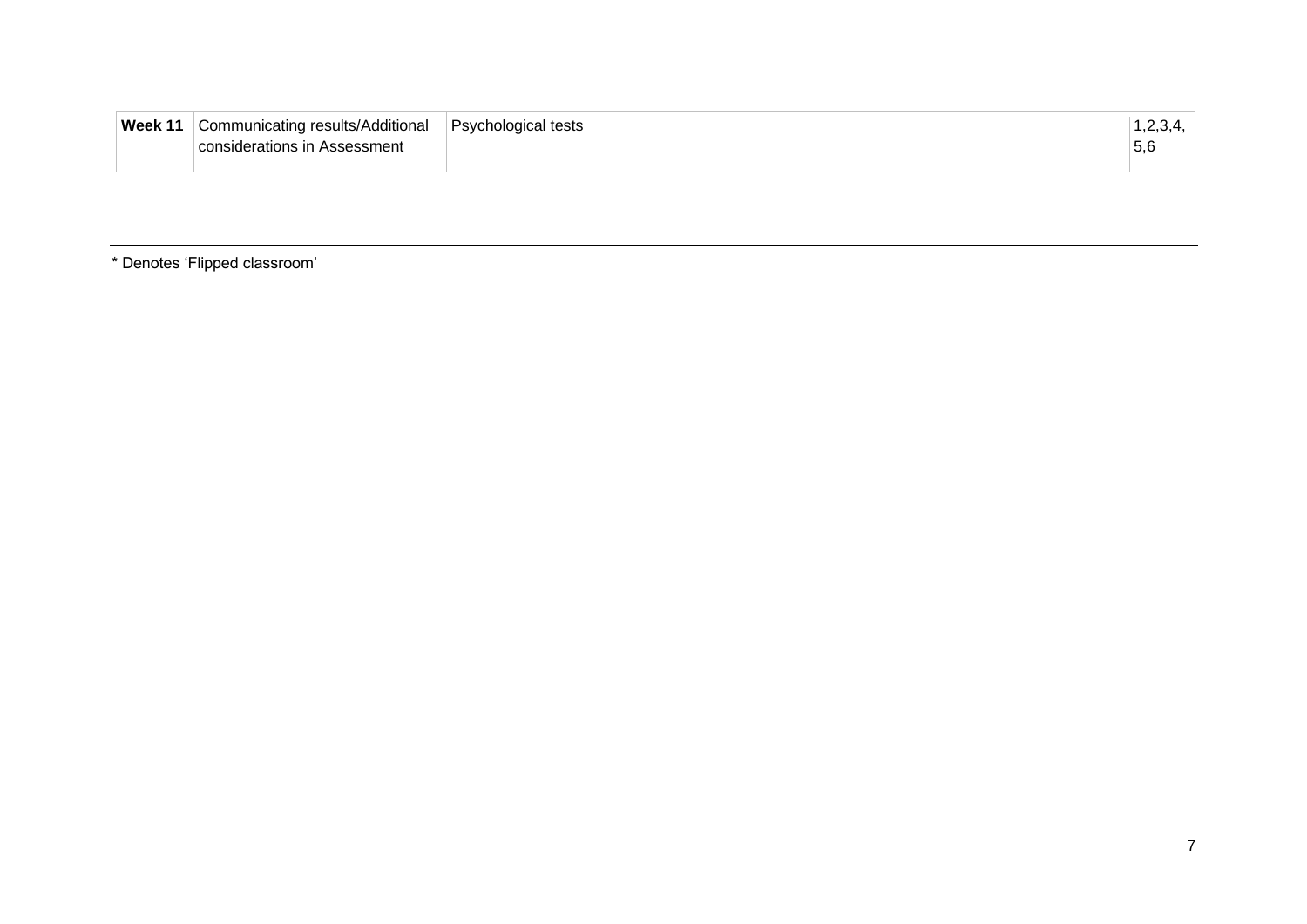### **5. Assessment**

#### **5.1 Assessment tasks**

All assessments in this course have been designed and implemented in accordance with UNSW Assessment Policy.

| <b>Assessment task</b>                                               | Length      | Weight            | <b>Mark</b> | Due date          |  |  |
|----------------------------------------------------------------------|-------------|-------------------|-------------|-------------------|--|--|
| <b>Summative Assessments</b>                                         |             |                   |             |                   |  |  |
| <b>Assessment 1:</b> Test administration vivas                       | 2 hours     | Pass/Fa N/A<br>il |             | End of<br>Week 8  |  |  |
| <b>Assessment 2: Wechsler report</b>                                 | Varied      | 40%               | /100        | End of<br>Week 9  |  |  |
| Assessment 3: Test battery*                                          | 2,500 words | 40%               | /100        | End of<br>Week 12 |  |  |
| <b>Compulsory Activities</b>                                         |             |                   |             |                   |  |  |
| Class participation (especially within flipped classroom<br>context) |             | 20%               | /100        | Weeks 1-<br>11    |  |  |

**Assessment 1:** All students need to meet the criterion of complete competency in test administration. This will be assessed individually. Students must demonstrate mastery of the test. Failure to pass this component will be considered a failure of the course.

**Assessment 2:** Students will be provided a case study and an unscored Weschler profile. They will in 3 stages, be required to correctly score, interpret and write the 'test results' area of a cognitive report.

**Assessment 3:** Students will be provided a case study and required to identify a reasonable and valid set of tests that will efficiently and effectively answer a specific referral question.

**Compulsory Activities:** consistent class participation is expected, which means that pre-class readings and preparation for discussions are necessary.

**UNSW grading system:** [https://student.unsw.edu.au/grades](about:blank)

**UNSW assessment policy:** [https://student.unsw.edu.au/assessment](about:blank)

#### **5.2 Assessment criteria and standards**

Further details and marking criteria for each assessment will be provided to students closer to the assessment release date (see 4.1: UNSW Assessment Design Procedure).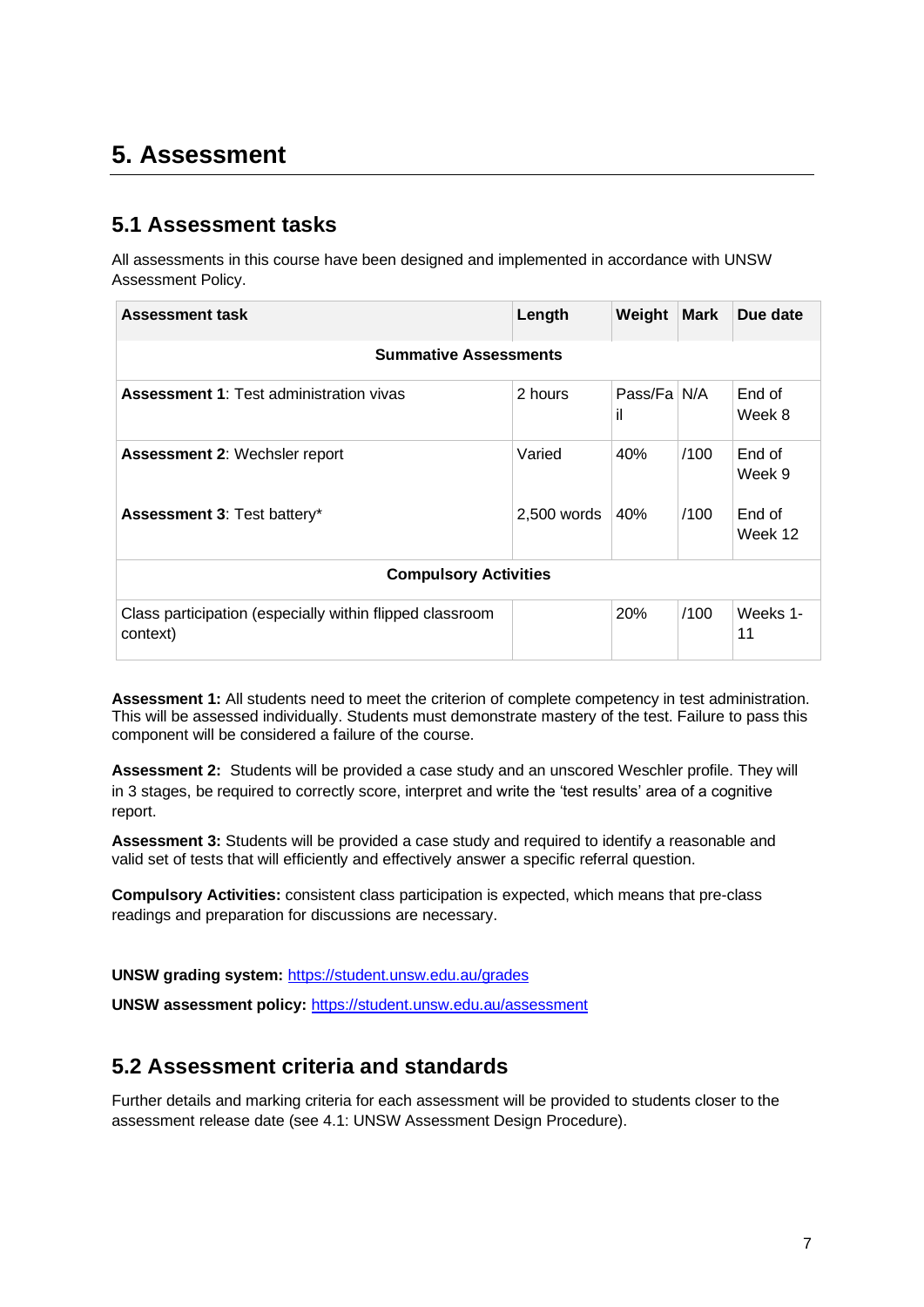#### **5.3 Submission of assessment tasks**

**Written assessments:** In accordance with UNSW Assessment Policy must be submitted online via Turnitin. No paper or emailed copies will be accepted.

**Late penalties**: deduction of marks for late submissions will be in accordance with School policy (see the School of Psychology Student Guide).

**Special Consideration:** Students who are unable to complete an assessment task by the assigned due date can apply for special consideration. Students should also note that UNSW has a Fit to Sit/Submit rule for all assessments. If a student wishes to submit an application for special consideration for an exam or assessment, the application must be submitted prior to the start of the exam or before an assessment is submitted. If a student sits the exam/submits an assignment, they are declaring themselves well enough to do so and are unable to subsequently apply for special consideration. If a student becomes ill on the day of the exam, they must provide evidence dated within 24 hours of the exam, with their application.

Special consideration applications must be submitted to the online portal along with Third Party supporting documentation. Students who have experienced significant illness or misadventure during the assessment period may be eligible. Only circumstances deemed to be outside of the student's control are eligible for special consideration. Except in unusual circumstances, the duration of circumstances impacting academic work must be more than 3 consecutive days, or a total of 5 days within the teaching period. If the special consideration application is approved, students may be given an extended due date, or an alternative assessment/supplementary examination may be set. For more information see https://student.unsw.edu.au/special-consideration.

**Alternative assessments**: will be subject to approval and implemented in accordance with UNSW Assessment Implementation Procedure.

#### **5.4. Feedback on assessment**

Feedback on all pieces of assessment in this course will be provided in accordance with UNSW Assessment Policy.

| <b>Assessment</b>                                       | When                                        | <b>Who</b> | <b>Where</b> | How                     |
|---------------------------------------------------------|---------------------------------------------|------------|--------------|-------------------------|
| <b>Assessment 1:</b><br>Test<br>administration<br>vivas | Immediate                                   | Lecturer   | In person    | Verbally                |
| <b>Assessment 2:</b><br>Weschler<br>marking WAIS-<br>IV | Week 5 (one<br>week later<br>than due date) | Lecturer   | In class     | Written and<br>verbally |
| <b>Assessment 2:</b><br>Weschler<br>marking WMS-<br>IV  | Week 7 (one<br>week later)                  | Lecturer   | In class     | Written and<br>verbally |
| <b>Assessment 2:</b><br>Weschler report                 | Week 10 (one<br>week later)                 | Lecturer   | In class     | Written                 |
| <b>Assessment 3:</b><br>Test battery                    | Exam Period                                 | Lecturer   | By email     | Written                 |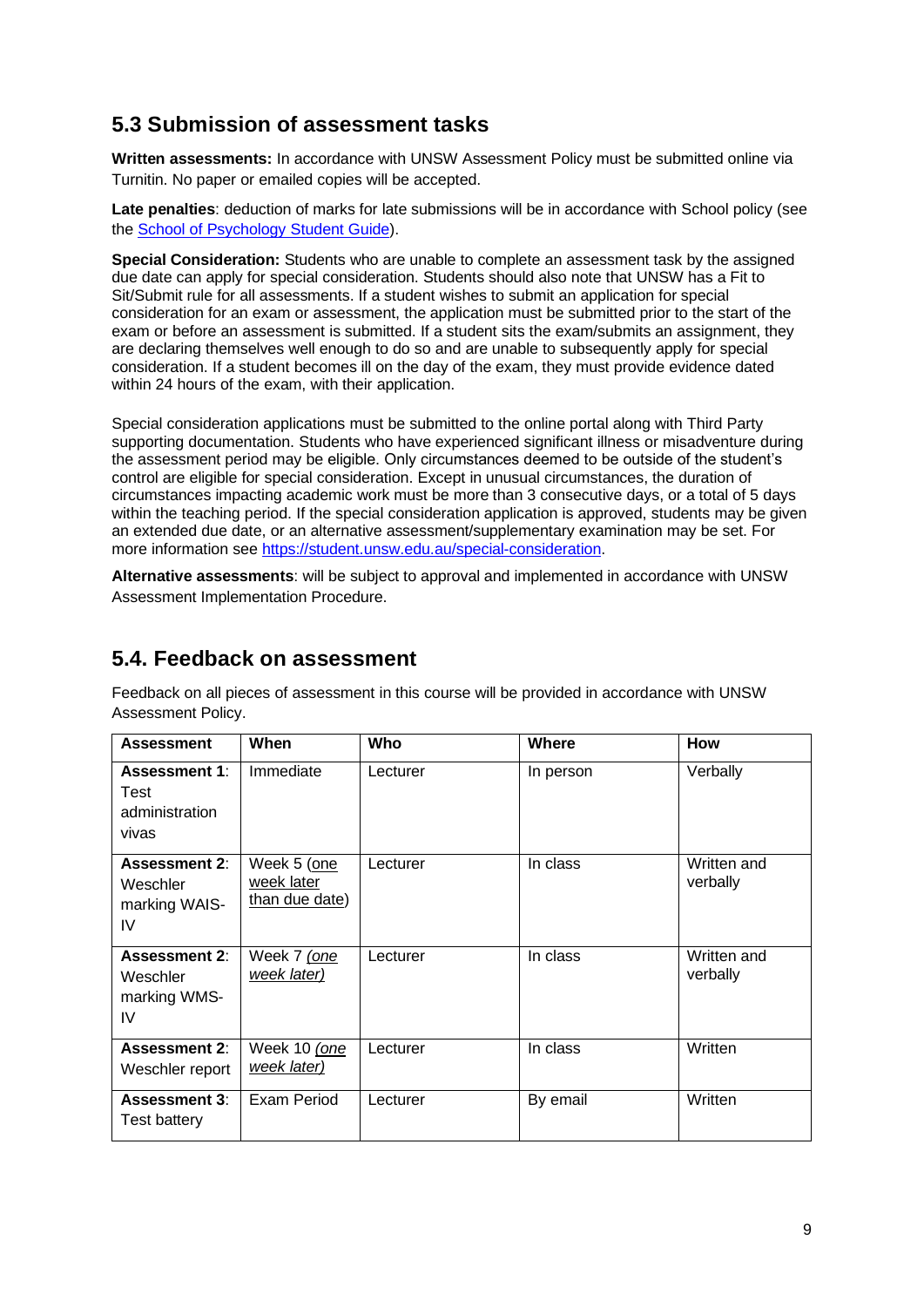## **6. Academic integrity, referencing and plagiarism**

The APA referencing style is to be adopted in this course. Students should consult the most recent edition of the publication manual itself (rather than third party interpretations of it) in order to properly adhere to APA style conventions. Students do not need to purchase a copy of the manual, it is available in the library or online. This resource is used by assessment markers and should be the only resource used by students to ensure they adopt this style appropriately.

**Referencing** is a way of acknowledging the sources of information that you use to research your assignments. You need to provide a reference whenever you draw on someone else's words, ideas or research. Not referencing other people's work can constitute plagiarism.

Further information about referencing styles can be located at [https://student.unsw.edu.au/referencing](about:blank)

**Academic integrity** is fundamental to success at university. Academic integrity can be defined as a commitment to six fundamental values in academic pursuits**:** honesty, trust, fairness, respect, responsibility and courage.*<sup>1</sup>* At UNSW, this means that your work must be your own, and others' ideas should be appropriately acknowledged. If you don't follow these rules, plagiarism may be detected in your work.

Further information about academic integrity and **plagiarism** can be located at:

- The *Current Students* site [https://student.unsw.edu.au/plagiarism](about:blank)*,* and
- The *ELISE* training site [http://subjectguides.library.unsw.edu.au/elise](about:blank)

The *Conduct and Integrity Unit* provides further resources to assist you to understand your conduct obligations as a student: [https://student.unsw.edu.au/conduct.](about:blank)

| <b>Textbook</b>           | Subsections of the following text will be prescribed in various<br>weeks:                                                               |
|---------------------------|-----------------------------------------------------------------------------------------------------------------------------------------|
|                           | Goldstein, G., Allen, D., & DeLuca, J. (Ed.). (2019). Handbook<br>of psychological assessment (4th ed.). London, UK: Academic<br>Press. |
|                           | This resource is available electronically from the library.                                                                             |
| <b>Course information</b> | Available on Moodle                                                                                                                     |
| <b>Required readings</b>  | Must have read APS Code of Ethics and Ethical guidelines                                                                                |
|                           | APS Ethical Guidelines for Psychological Assessment and the<br>use of Psychological Tests                                               |
|                           | <b>School of Psychology Student Guide</b>                                                                                               |
|                           | <b>Master of Psychology (Forensic) Program Guide</b>                                                                                    |
|                           | All flipped classroom and reading materials will be made<br>available in Moodle.                                                        |

### **7. Readings and resources**

<sup>&</sup>lt;sup>1</sup> International Center for Academic Integrity, 'The Fundamental Values of Academic Integrity', T. Fishman (ed), Clemson University, 2013.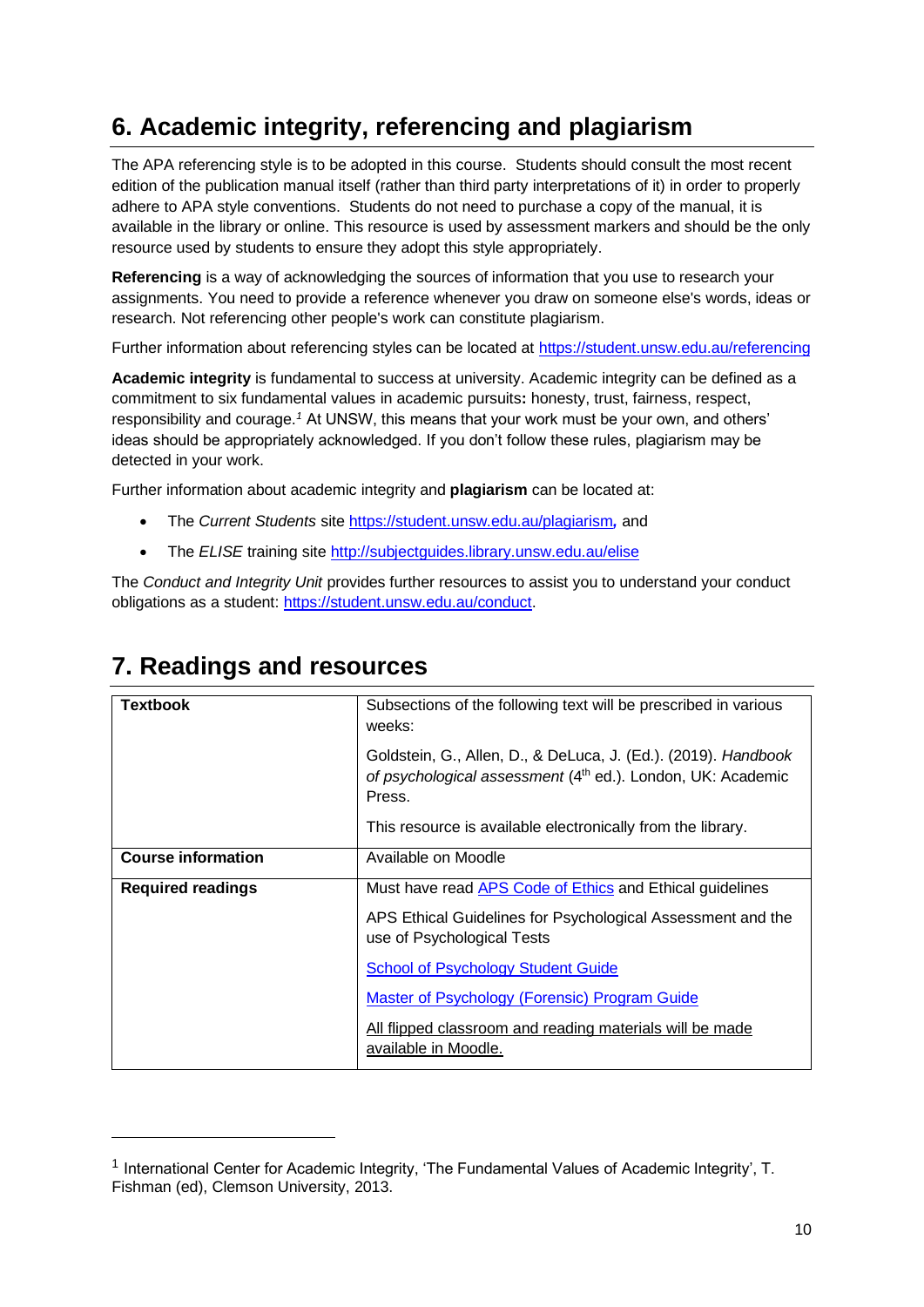|                                   | Some additional useful resources can be found in the Library                                                                                                                                                                                                                   |
|-----------------------------------|--------------------------------------------------------------------------------------------------------------------------------------------------------------------------------------------------------------------------------------------------------------------------------|
|                                   | and Test Library and will be included in lecture materials such                                                                                                                                                                                                                |
|                                   | as:                                                                                                                                                                                                                                                                            |
|                                   | Bush, S., Demakis, G., & Rohling, M. (2017). APA handbook of<br>forensic neuropsychology. Washington DC: American                                                                                                                                                              |
|                                   | Psychological Association.                                                                                                                                                                                                                                                     |
|                                   | Psychological Assessment in a Forensic Context. (2018). In<br>Howard, D., & Westmore, B. (Eds), Crime and mental health<br>law in New South Wales: A practical guide for lawyers and<br>health care professionals (3rd ed, pp.821-849). Australia:<br>LexisNexis Butterworths. |
|                                   | Browne, K., Beech, A.R., Craig, L.A., Cou, S (Eds). (2017).<br>Assessments in forensic practice: A handbook. West Sussex,<br>UK: Wiley & Sons.                                                                                                                                 |
|                                   | Ackerman, M.J. (2010). Essentials of psychological<br>assessment series. Essentials of forensic psychological<br>assessment (2 <sup>nd</sup> ed.). John Wiley & Sons Inc.                                                                                                      |
|                                   | Lezak, M.D., Howeison, D.B., Bigler, E., & Tranel, D. (2012).<br>Neuropsychological assessment (5 <sup>th</sup> ed.). New York: Oxford<br>University Press.                                                                                                                    |
|                                   | Strauss, E., Sherman, E.M.S. (2006). A compendium of<br>neuropsychological tests: Administration, norms and<br>commentary (3rd ed). New York: Oxford University Press.                                                                                                         |
|                                   | Sellbom, M., & Suhr, J.A. (Eds). (2019). The Cambridge<br>handbook: Clinical assessment and diagnosis. UK: Cambridge<br>University Press.                                                                                                                                      |
|                                   |                                                                                                                                                                                                                                                                                |
| <b>Recommended internet sites</b> | <b>UNSW Library</b>                                                                                                                                                                                                                                                            |
|                                   | <b>UNSW Learning Centre</b>                                                                                                                                                                                                                                                    |
|                                   | <b>ELISE</b>                                                                                                                                                                                                                                                                   |
|                                   | Turnitin                                                                                                                                                                                                                                                                       |
|                                   | <b>Student Code of Conduct</b>                                                                                                                                                                                                                                                 |
|                                   | <b>Academic Integrity</b>                                                                                                                                                                                                                                                      |
|                                   | <b>Email policy</b>                                                                                                                                                                                                                                                            |
|                                   | <b>UNSW Anti-racism policy statement</b>                                                                                                                                                                                                                                       |
|                                   | <b>UNSW Equity and Diversity policy statement</b>                                                                                                                                                                                                                              |

## **8. Administrative matters**

The [School of Psychology Student Guide](about:blank) contains School policies and procedures relevant for all students enrolled in undergraduate or Masters psychology courses, such as:

- Attendance requirements
- Assignment submissions and returns